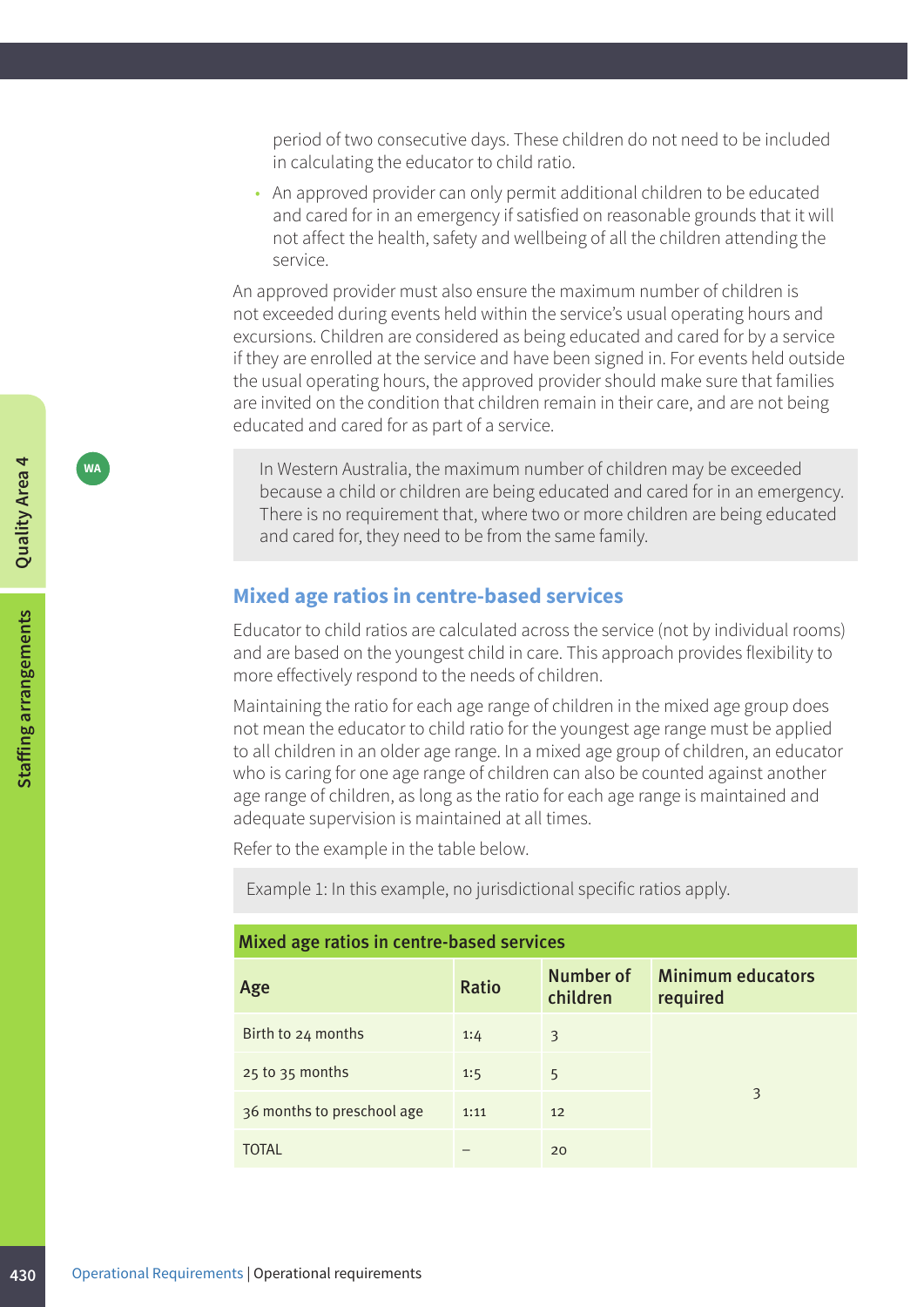The number of educators required for this group is three. This is because the educator who is caring for the three children aged 0 to 24 months can also care for one child aged over 24 months and less than 36 months without exceeding the ratio of 1:4.

This then requires a second educator for the remaining four children aged over 24 months and less than 36 months, who can also care for one child aged 36 months to preschool age.

A third educator is required for the remaining 11 children aged 36 months to preschool age (1:11).

The diagram below demonstrates this same principle.



The first step is to determine the number of educators needed for the youngest age range of children in the group. Once that ratio is met, an educator can also supervise children in another age range, provided the youngest age range is still maintained.

The above example also shows how an educator may be deployed across more than one age range, while maintaining the required ratio for each age range.

Example 2: In this example, no jurisdictional specific ratios apply.

| Mixed age ratios in centre-based services |              |                       |                                      |  |  |
|-------------------------------------------|--------------|-----------------------|--------------------------------------|--|--|
| Age                                       | <b>Ratio</b> | Number of<br>children | <b>Minimum educators</b><br>required |  |  |
| 36 months to preschool age                | 1:11         | 5                     |                                      |  |  |
| Over preschool age                        | 1:15         | 19                    | $\mathfrak{D}$                       |  |  |
| ΤΟΤΑΙ                                     |              | 24                    |                                      |  |  |